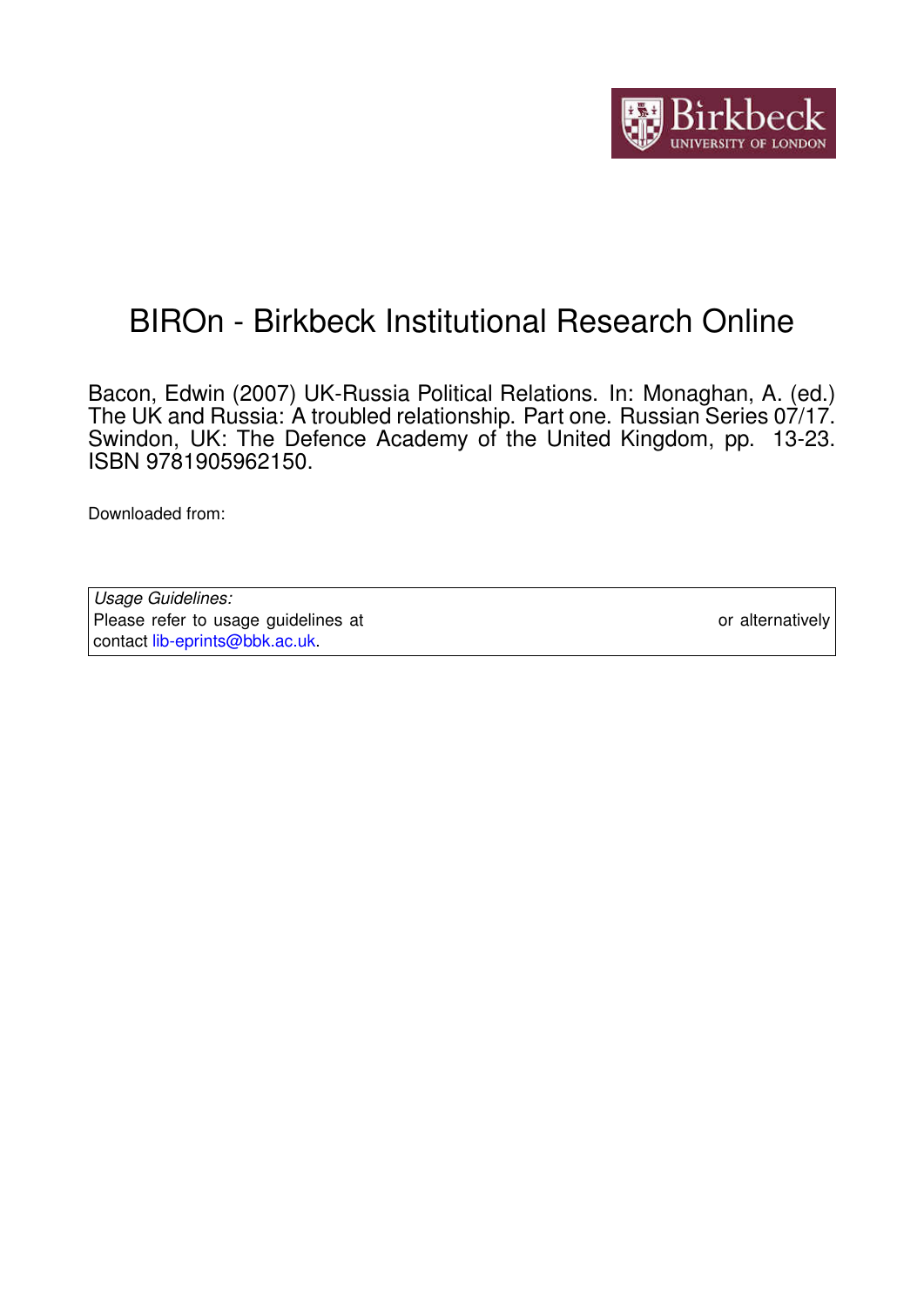

## **[BIROn](http://eprints.bbk.ac.uk/irstats.cgi)** - Birkbeck Institutional Research Online

Enabling open access to Birkbeck's published research output

### UK-Russia Political Relations

#### **Book Chapter**

<http://eprints.bbk.ac.uk/3198>

Version: Author's draft (Refereed)

#### **Citation:**

Bacon, E. (2007) UK-Russia Political Relations In Monaghan, A. (Ed.) *The UK and Russia: A troubled relationship (Part 1)*

© 2007 Defence Academy of the United Kingdom

[Publisher version](http://www.google.co.uk/url?sa=t&source=web&cd=2&ved=0CCAQFjAB&url=http%3A%2F%2Fwww.da.mod.uk%2Fcolleges%2Farag%2Fdocument-listings%2Frussian%2F07(17)AM.pdf&rct=j&q=conflict%20studies%20research%20centre&ei=LbKATZ3qCIeYhQfT5qSdBw&usg=AFQjCNG0B8AIJbGumhxAcW)

\_\_\_\_\_\_\_\_\_\_\_\_\_\_\_\_\_\_\_\_\_\_\_\_\_\_\_\_\_\_\_\_\_\_\_\_\_\_\_\_\_\_\_\_\_\_\_\_\_\_\_\_\_\_\_\_\_\_\_\_\_\_

All articles available through Birkbeck ePrints are protected by intellectual property law, including copyright law. Any use made of the contents should comply with the relevant law. \_\_\_\_\_\_\_\_\_\_\_\_\_\_\_\_\_\_\_\_\_\_\_\_\_\_\_\_\_\_\_\_\_\_\_\_\_\_\_\_\_\_\_\_\_\_\_\_\_\_\_\_\_\_\_\_\_\_\_\_\_\_

[Deposit Guide](http://eprints.bbk.ac.uk/deposit_guide.html)

Contact: [lib-eprints@bbk.ac.uk](mailto:lib-eprints@bbk.ac.uk)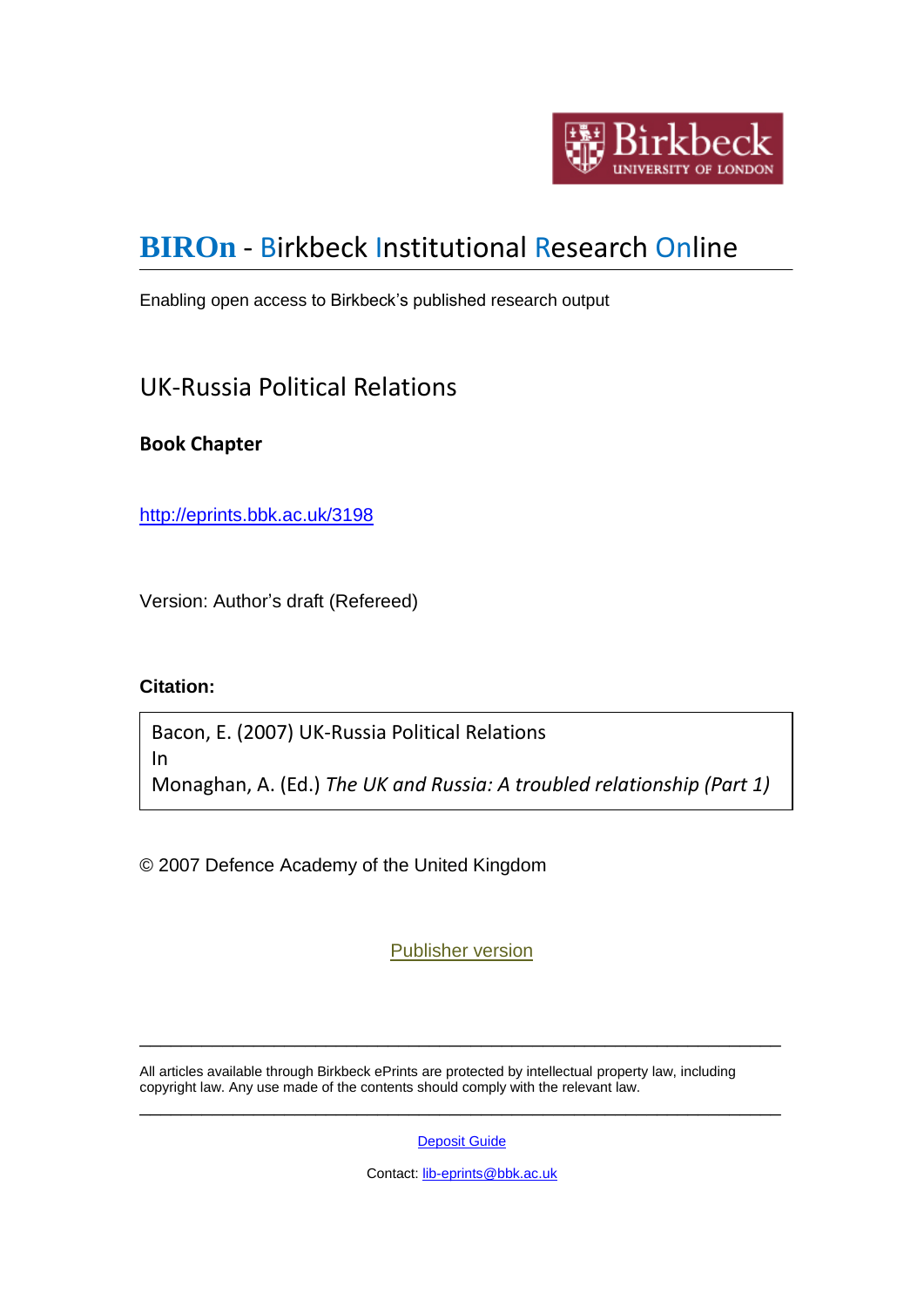#### **UK-Russia Political Relations**

#### **Introduction**

'Spy scandal strains relations between Russia and Britain' proclaimed the headlines.<sup>1</sup> The British prime minister and Russian president both sought to downplay accusations from the Russian security services that the United Kingdom had been engaged in espionage in Moscow, using agents who were ostensibly working as diplomats in the British embassy. At the highest political level both sides were keen to talk up the continuing good relations between the two countries, building on recent successful summits between president and prime minister, and more formal state visits just a couple of years earlier between the Queen and the president. Such good relations, it was emphasised, stemmed from longer lasting modes of cooperation based on trade links, investments, and Russia"s relations with such bodies as the EU, NATO, the UN, and the OSCE.

The headline noted above is from 1996. A tit-for-tat agreed withdrawal of four British diplomats from Moscow and four Russian diplomats from London served as a reminder that despite the end of the Cold War and the development of warm relations between Russia and the UK, the collection of covert information still went on between friendly states. This arose in May 1996, just a month after Prime Minister John Major had visited President Boris Yeltsin in Moscow, and less than two years since Queen Elizabeth II had made her historic state visit to Russia in October 1994.

The situation the headline describes, however, could apply to either 1996 or 2006. In January 2006 the Russian state security service, the FSB, named four British diplomats in the Moscow Embassy as spies, producing film footage of what it said were these British spies retrieving data from a fake rock packed with computer equipment and located in a Moscow park. Since the film footage showed the "rock" being taken away by the individual concerned, the FSB had to explain how they were able to display a "British spy rock" to the media. The answer came from the FSB that their agents had spent a month scouring Moscow for similar rocks before eventually discovering one and revealing it along with the earlier film footage.<sup>2</sup> Just as in 1996, a meeting between the countries' leaders – by now Prime Minister Tony Blair and President Vladimir Putin – had been held just months earlier, in June 2005, in Moscow and had been talked up positively by both sides. Two years earlier, in June 2003, Putin had become the first Russian leader in 125 years to be granted a full state visit to London.

Superficially then, it would seem that little has changed in Russian-British relations in the past decade. The spy scandals show lingering distrust; the public way in which these cases were resolved is not the norm for firm and long-standing allies. Nonetheless, that no serious breach apparently occurred is indicative of the commitment on both sides to a cooperative and developing relationship. Indeed so often have formal declarations to this effect been made that Russian defence minister, Sergei Ivanov, when opening a meeting with the then British Foreign Secretary Jack Straw in October 2001, declared that it had

 $\overline{a}$ <sup>1</sup> [www.cnn.com/WORLD/9605/07/russia.britain.spy](http://www.cnn.com/WORLD/9605/07/russia.britain.spy)

<sup>&</sup>lt;sup>2</sup> 'Fake Rock Is Worth Millions', *The Moscow Times*, 27 January 2006, p. 2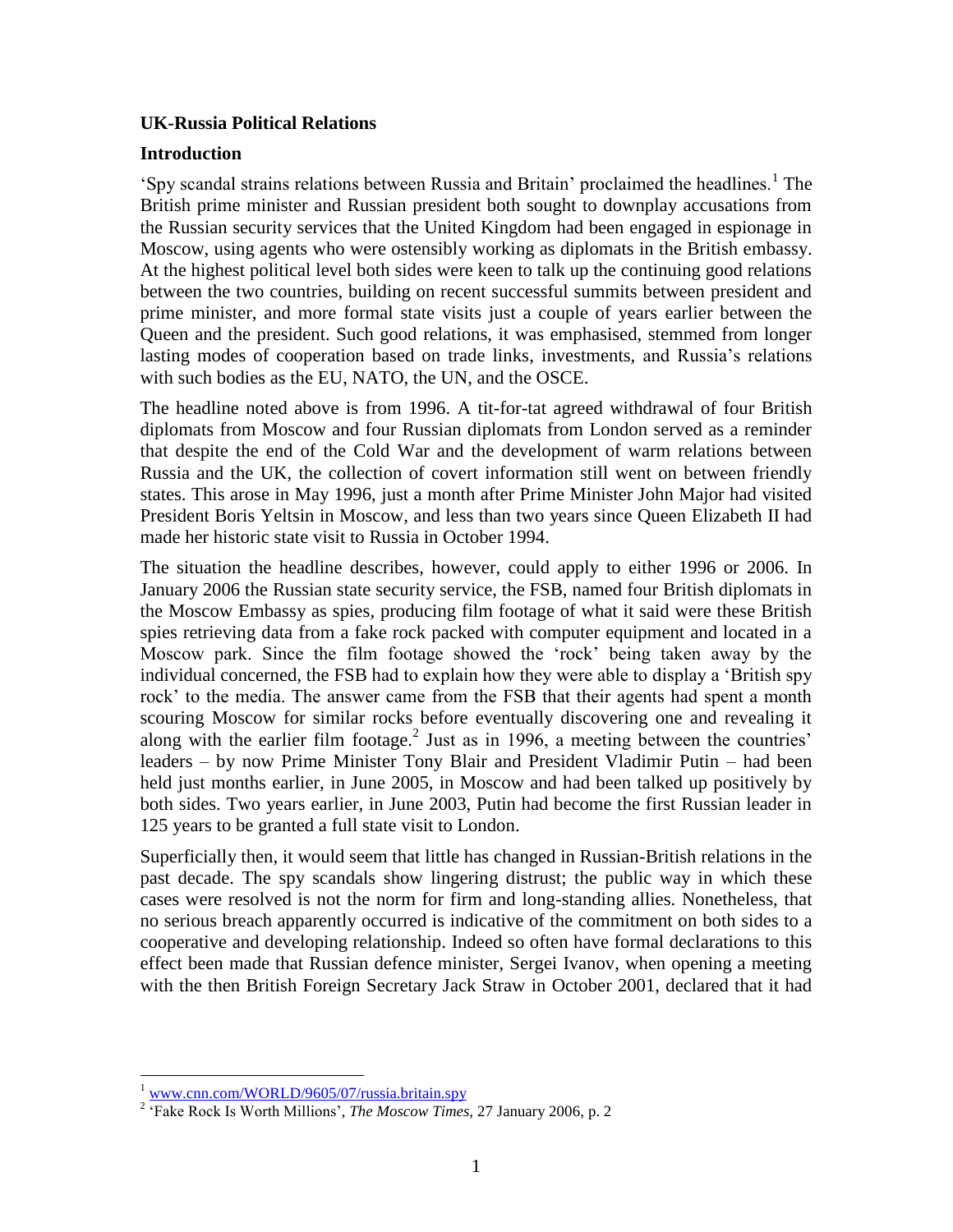become a cliché to utter some phrase about the 'dynamic development' of Russian-British relations on such occasions.<sup>3</sup>

Underneath the surface, however, much has changed in the UK"s relationship with Russia since the 1990s. Such changes have turned out largely for the worse as the end of the Blair-Putin era nears. It is this apparent decline in Britain-Russia relations which this chapter briefly explores, concentrating on elite-level relations and outlining a series of developments which have both caused and reflected this decline in relations.

It is important to emphasise at the outset, however, that a focus on high-profile and elitelevel events is not the whole story. In fact, issues which make the headlines – such as spy scandals, visa and extradition refusals, and apparent tension between prime minister and president – although seemingly constant irritants, are to some extent "surface" issues with temporary resonance. Undergirding Britain"s relationship with Russia are more permanent interests, such as trade, energy, investment and security.

Furthermore, Britain"s relationship with Russia is conducted in a wider context: contacts are ongoing, agreements are reached, and international obligations signed up to within the context of the United Nations, the G8, the Council of Europe, the OSCE, EU-Russian relations, NATO-Russian relations. That I focus here on the bilateral impediments hampering UK-Russian relations in mid-2006 is not to imply that the relationship is in crisis. Undergirding factors and overarching frameworks provide a context of greater stability and mutual interest than is apparent throughout much of this chapter.

#### **Blair and Putin – Auspicious Beginnings**

 $\overline{a}$ 

Both Prime Minister Blair and President Putin have set great store in personal diplomacy. Blair"s conviction that his persuasive charm face-to-face can exert influence on international events has been evident on numerous occasions, such as during the Kosovo crisis in 1999 and in the aftermath of 9/11. The former Conservative foreign secretary, Sir Malcolm Rifkind, noted this trait of Blair"s with specific reference to the Blair-Putin meeting of April 2003 in Moscow, declaring that:

"The prime minister has this extraordinary belief that personal relations can overcome national interests. They can"t. Where there is sufficient common ground a good personal relationship can make a difference. But no leader can be expected to override national interests … There is this assumption that because Russia is not communist it will be another western country. We are a long way from that.<sup> $4$ </sup>

Similarly, Putin, immediately on taking office, showed himself to be a foreign policy activist. He began a series of foreign trips designed to demonstrate that he is personally engaged in international affairs to a far greater extent than his predecessor, Boris Yeltsin. In his first ten months in office he visited the UK, Germany, France, Italy, Spain, China, Japan, Mongolia, Cuba, North Korea, Belarus, Ukraine, Azerbaijan, Uzbekistan,

<sup>3</sup> "Russia's Defence Minister, British Foreign Secretary On Russian-British Contacts", *On-Line Pravda,* 31 October 2001 [http://newsfromrussia.com/diplomatic/2001/10/31/19766\\_.html](http://newsfromrussia.com/diplomatic/2001/10/31/19766_.html)

<sup>4</sup> Nicholas Watt and Patrick Wintour, "Russia"s mood misjudged as friends fall out", *The Guardian*, 30 April 2003.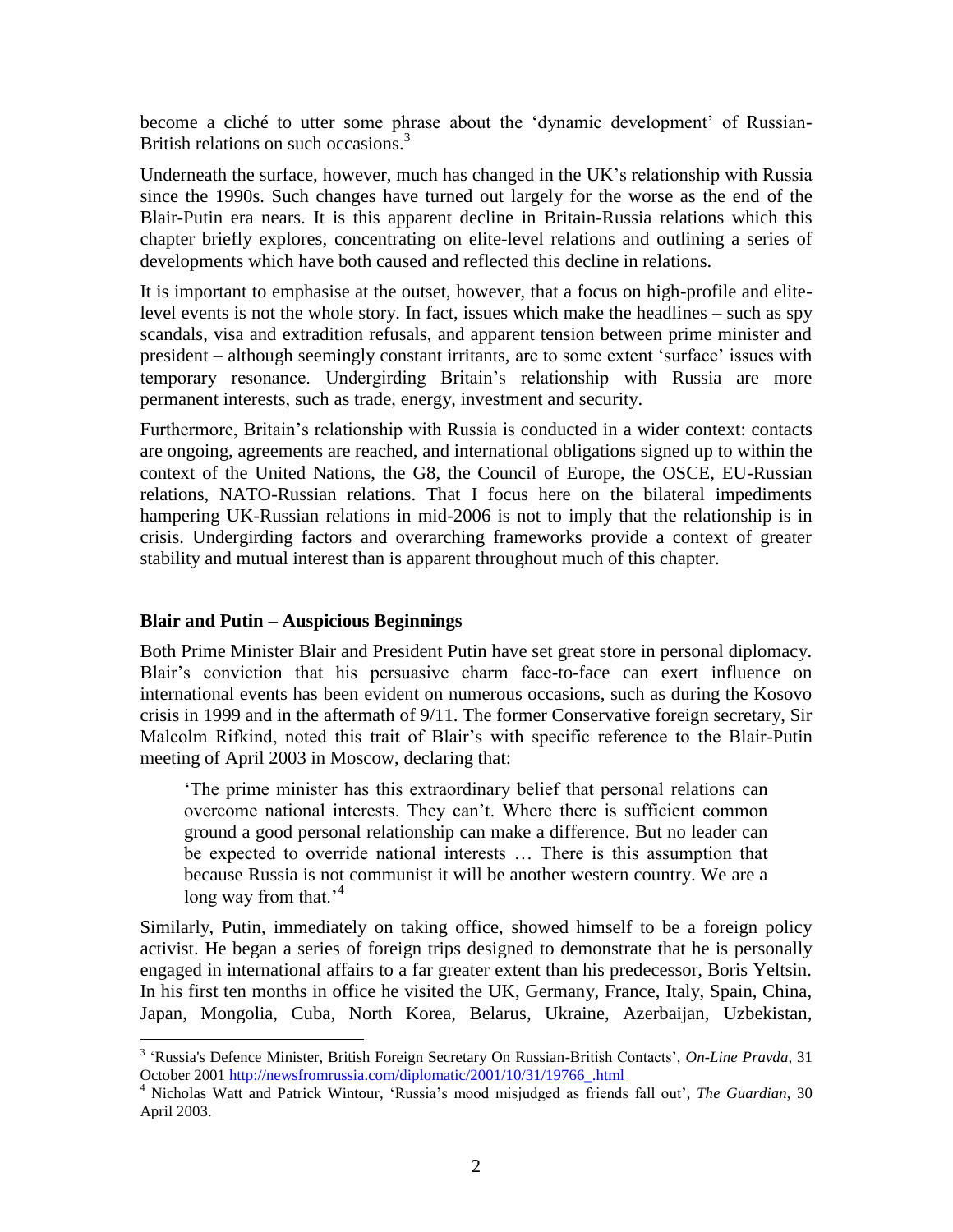Turkmenistan, and Kazakhstan. Not only does Putin speak fluent German, but he also made it his business on taking office to learn English, progressing sufficiently to be able to converse with Tony Blair in private during his visit Moscow in 2003.

At the beginning of the Putin era Blair was of particular interest to Russia"s new regime for several reasons. The relatively young British prime minister was seen as a key player in Europe in the coming years. It was Blair perhaps more than any other who had driven the NATO intervention in Kosovo of 1999, thereby demonstrating his influence both in Europe and in the United States, and was prominent amongst EU leaders in supporting rapid enlargement eastwards. He was therefore seen in Moscow as a potential bridge between Russia and the US. Although Putin was quite able to conduct his own diplomacy with US President Clinton, a good relationship with Blair, who was close to Clinton personally and in policy terms, could only enhance Russia"s attempts to rebuild relations with the US, which had been damaged both by the Kosovo conflict and President Yeltsin"s increasingly erratic attitude towards the US. Furthermore, with Clinton due to step down at the end of 2000, the Blair-Putin relationship could provide a degree of stability against the background to the change of president in the US.

In addition to these foreign policy reasons for emphasising the importance of the Blair-Putin relationship, there was also a good deal of interest amongst the Putin team in the 'new Labour' project, and the way in which the Labour government in Britain handled the packaging and communication of policies. In short, members of Putin"s team thought that they may have something to learn from the Blair camp.

The Blair-Putin relationship initially flourished. Indeed arguably it flourished with unseemly haste on Blair"s part in an attempt to steal a march over the other major European powers, specifically France and Germany. The unseemly nature of initial Blair-Putin contacts lies in Blair"s ill-advised meeting with Putin in St Petersburg two weeks *before* Russia's presidential election in March 2000, when Putin was, as Russian prime minister, only acting president of Russia and, more importantly, a candidate in the forthcoming election.

Given the readiness of Prime Minister Blair to raise the faltering state of Russian democracy in talks with President Putin in subsequent years, it is unfortunate that this first meeting between the two in effect served to endorse Putin's candidature above those of the other candidates so near to an election. That the Blair camp were aware of this difficulty seems likely given the fact that Downing Street went to the trouble of emphasising that the prime minister"s visit was not "official" but in response to a 'personal invitation' from Putin. Although it was indeed the case that the initiative for the meeting had come from the Russian side, such a distinction between "official" and "personal" appears sophistic, given that the meeting resulted in a number of policy-related statements, a photo-call for the press, and Blair reportedly telling the media that his enjoyment of the dialogue with Putin was "a very good omen for the future", thereby appearing to endorse Putin's candidature ahead of the polls.<sup>5</sup> Of course it made perfect sense from one point of view for the British prime minister to forge early positive relations with Putin. The suspicion remains, however, that Putin had an eye on

 $\overline{a}$ <sup>5</sup> *Russia Reform Monitor* No. 754, March 15, 2000, American Foreign Policy Council, Washington, D.C. [www.afpc.org/rrm/rrm754.htm](http://www.afpc.org/rrm/rrm754.htm)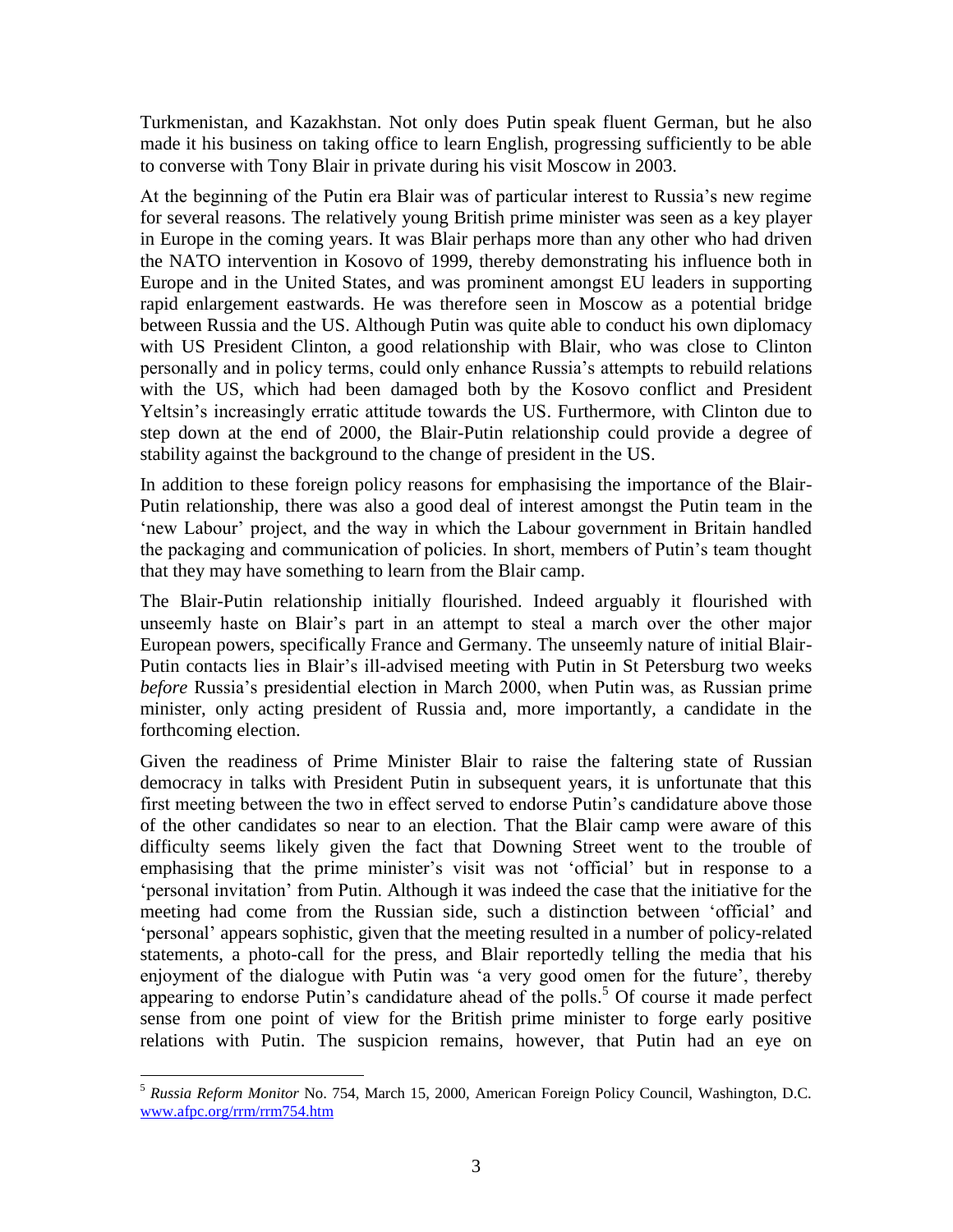electioneering when inviting perhaps the most eye-catching European leader of the time to St Petersburg a fortnight before polling day, and that the British leader was a little too eager to take this opportunity, rather than waiting a couple of weeks for the Russian people to confirm that Putin was indeed their chosen head of state.

Whatever the precise machinations behind the March 2000 visit, Blair received his reward in kind, with Vladimir Putin making London the destination for his first foreign trip on being elected president – albeit with a stopover in Belarus en route. German Chancellor Gerhard Schroeder had let it be known that he would be glad to have an "early visit" with Putin, but instead the Kremlin opted for a visit to London in April 2000, in a move which some Russian observers interpreted as marking a break with Yeltsin"s focus on the Moscow-Berlin-Paris axis and reflecting Russian unhappiness with German attitudes to the Chechen conflict.<sup>6</sup> It is ironic that what Russia should see as Britain's unhelpful attitude to the situation in Chechnya should in later years play such a key role in souring these initially close relations.

#### **Blair and Putin – a relationship in decline**

The state and the status of the Blair-Putin relationship in 2006 are both markedly diminished from that which held six years earlier. Russia"s increasingly confident stance as a self-styled "sovereign democracy" on the world stage has meant that notions of using the United Kingdom as a means of approach to the United States are no longer considered necessary, since direct communication with the US leadership occurs regularly enough. Furthermore, the imminent departure of Tony Blair from the prime ministership, alongside a series of bilateral grievances, render the utility of Britain-Russian summitry somewhat diminished.

As noted above, the bilateral aspects of the UK"s relationship with Russia must be viewed within a wider setting. The bilateral downturn of 2003 onwards was ameliorated to some extent in 2005 and 2006 by the necessity for closer relations between the UK and Russia within the multilateral context, since Britain held the presidency of the G8 throughout 2005, and the EU presidency in the second half of 2005. The handover of the G8 presidency from Britain to Russia required heightened diplomatic contact, but such contact occurred in parallel with declining bilateral relations, running alongside but not touching. As UK-Russian relations seemed to become increasingly tetchy and problematic in many aspects, within the context of the EU, the G8 and other international fora cooperation continued, and – measured by trade and investment statistics – relations flourished. However, at what the Russians call "the highest level", the previous warmth between Blair and Putin demonstrably cooled, as a range of disagreements emerged.

From the Putin side there have been a number of occasions where the Russian president has not shied away from seeking to embarrass Blair publicly. The first noticeable such occurrence stemmed from UK-Russian disagreement over the need to go to war in Iraq in 2003. In an April 2003 meeting in Moscow, Putin punctured any sense of triumph that the British prime minister may have been feeling over the successful toppling of the Saddam Hussein regime by coalition forces, concentrating instead on the fate of Saddam and the weapons of mass destruction, which both Blair and Putin still thought at the time

 $\overline{a}$ <sup>6</sup> Yevgenii Grigoriev, "Berlin stavit na "nemetskuyu kartu"", *Nezavisimaya gazeta,* 30 March 2000.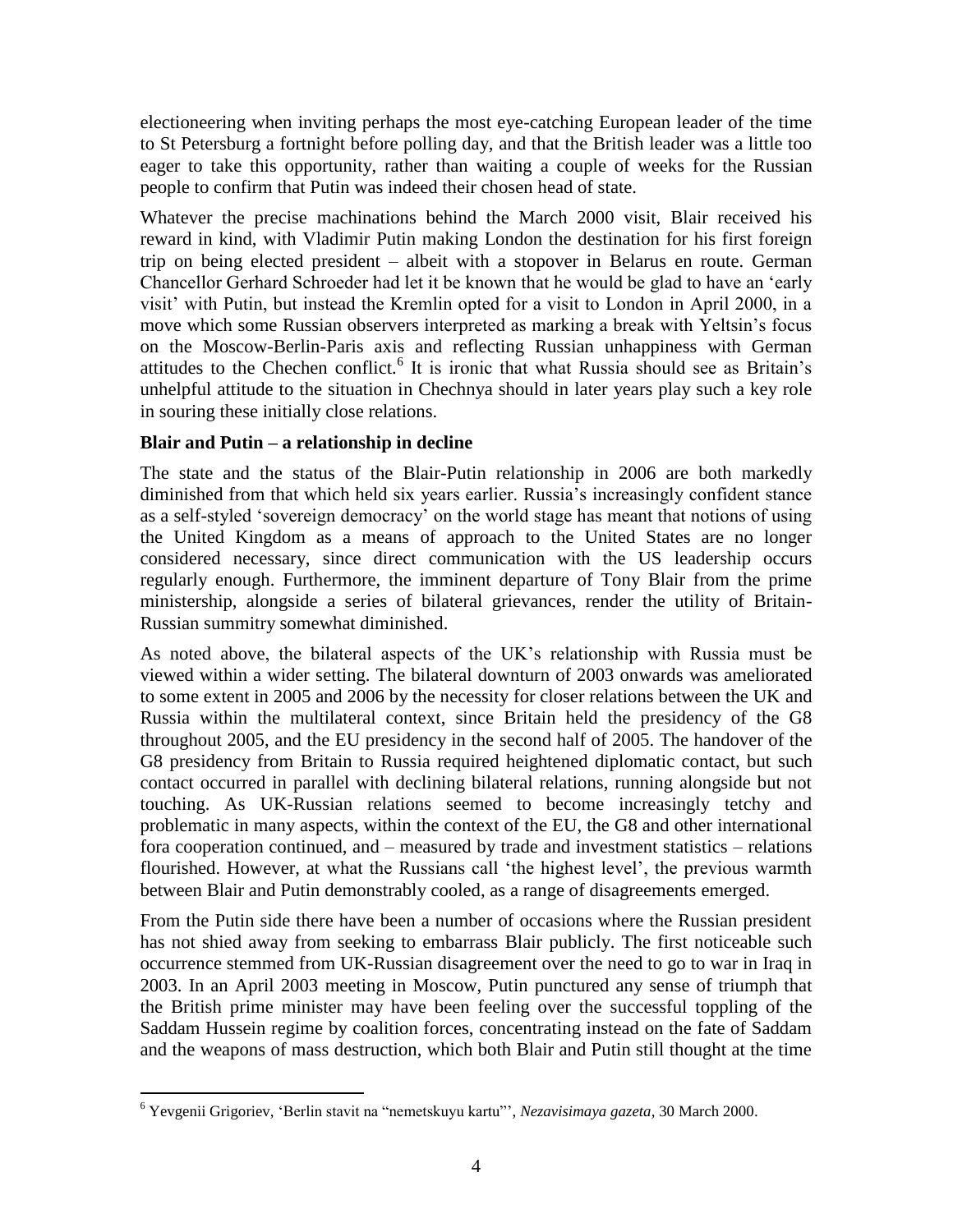to exist. In a somewhat mocking remark as he sat opposite Blair in a post-summit press conference, President Putin asked rhetorically, "where is Saddam? And where are these weapons for which the war was started? Well perhaps Saddam is sitting on these boxes in his secret bunker and thinking that he might blast all this stuff and threaten the life of mankind". According to one newspaper report from the press conference, none of the Russian journalists present thought that Putin would take a stubborn line with Blair. They were wrong.<sup>7</sup>

Disagreement over the Iraq war between its opponents led by France, Russia, China, and Germany on the one hand, and supporters led by US, Britain, Spain, Italy on the other was based on a complex of issues which lie outside of the scope of this chapter. Nonetheless, a contributing factor to Russian opposition was dislike of a global order dominated by an interventionist United States. The Putin regime's emphasis on the concept of national sovereignty is a reflection of this strongly held view, and in domestic terms it can be seen in Russia"s reaction to what it sees as Western interference in issues such as the Chechen conflict and the state of Russian democracy. Irritation on Putin"s part at being asked by a British journalist about democracy in Russia led to a further example of Putin publicly making capital out of Blair"s domestic political embarrassments at the 2006 G8 summit in St Petersburg. In responding to the journalist's questions, Putin raised the case of Lord Levy, the Labour party fundraiser who had just been arrested by British police investigating whether honours had been sold in return for donations to the party. Blair was said to be "privately fuming" at this remark aimed at one of his closest advisers.<sup>8</sup>

The list of apparent *faux pas* in the relationship between Blair and Putin is not, however, entirely one way. In May 2005 Prime Minister Blair failed to appreciate the importance to Russia of the Victory Day celebrations marking the  $60<sup>th</sup>$  anniversary of the fall of Berlin to Soviet troops at the end of the Second World War. U.S. President George W. Bush, China"s leader Hu Jintao, Japanese Prime Minister Junichiro Koizumi, Polish President Aleksander Kwasniewski, German Chancellor Gerhard Schroeder and French president Jacques Chirac were all amongst those attending. Britain was represented, however, only by the deputy prime minister, John Prescott. Although Tony Blair apologised, citing the general election of five days earlier and the demands of forming his cabinet, some Russian press reports observed regretfully that he "considered internal party matters more significant than the Moscow ceremony', and noted similar unflattering criticism in the British press.<sup>9</sup> It seems likely that Downing Street with hindsight may have considered Blair's absence from the Victory Day celebrations a mistake. Certainly the prime minister went out of his way to explain himself in this regard when he visited Putin a month later as part of the preparation for July"s G8 summit in Scotland. Mr Blair emphasised that "On May 9, I was busy forming a new government, and, unfortunately, I was unable to come. But I would like to take the opportunity to commemorate the courage and heroism of the Russian people, who drove

 $\overline{a}$ 

<sup>7</sup> Andrei Kolesnikov, "Otkrytie mertvogo sezona", *Kommersant Daily*, 30 April 2003 p. 1.

<sup>8</sup> Catherine Belton, 'Relishing Russia's Return to World Stage', *The Moscow Times*, 18 July 2006. p. 1.

<sup>9</sup> Vadim Markushin, "Razmyshleniya posle torzhestv. Parad pravdy", *Krasnaya zvesda*,12 May 2005. p. 1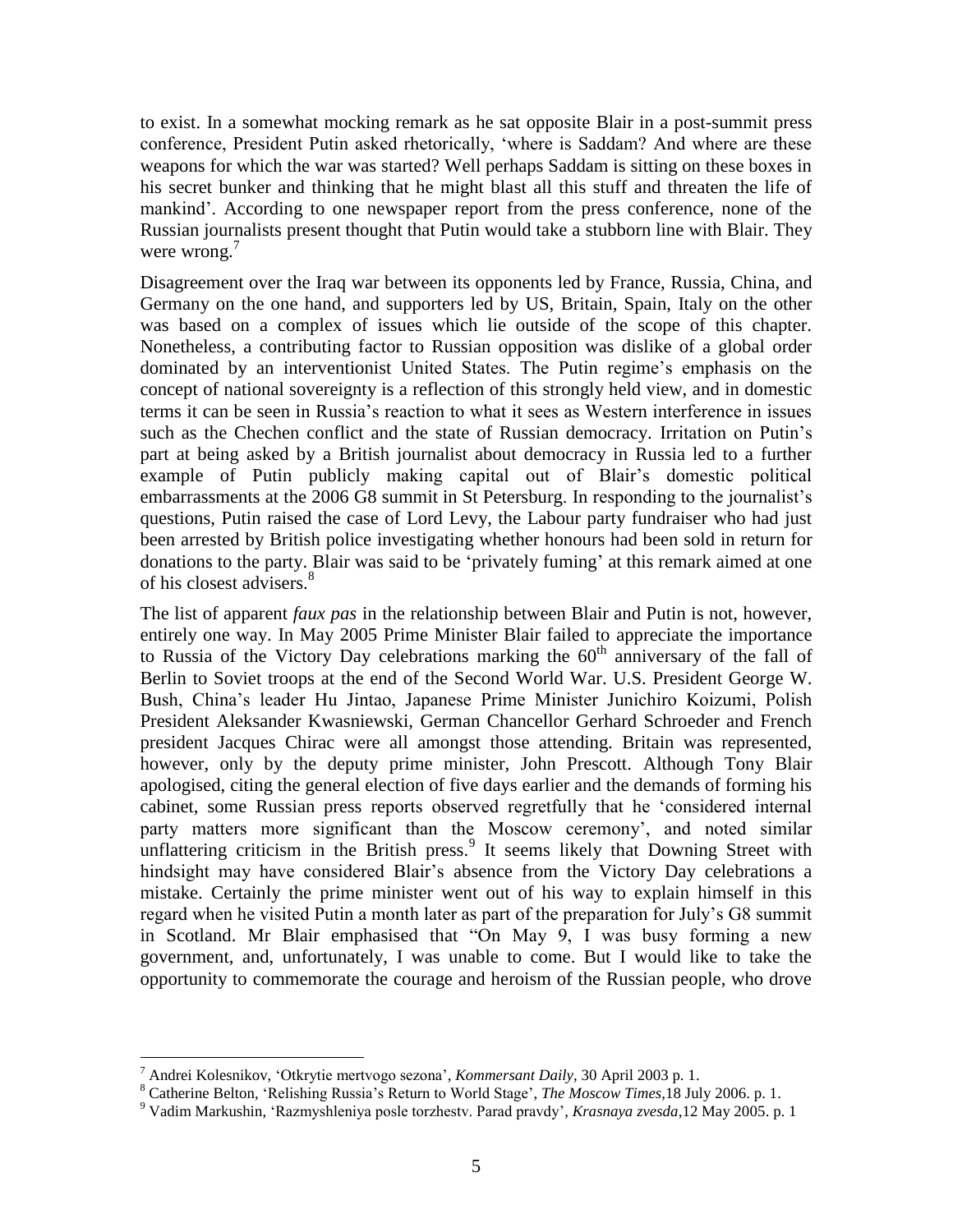back fascism. I would like to remind you that cooperation between Russia and Britain in this endeavor was among the closest of all. $"^{10}$ 

#### **Visas, extradition and NGOs**

Although the relationship between Blair and Putin serves as a useful indicator of Britain-Russia relations, it is by no means the whole story. On one hand, as noted above, there are consistent mutual interests which foster interaction advantageous to both states in specific spheres of activity, many of which are covered elsewhere in this volume. In particular, when emphasising the positive in Britain-Russia relations the focus repeatedly falls on financial and business relations. In trade terms, the UK is a relatively small-scale partner in comparison with other European countries, China, and the United States, accounting in 2004 for 3.1 per cent of the total volume of Russian exports, with 2.7 per cent of imports into Russia coming from the UK.<sup>11</sup> Nonetheless these figures were a significant increase on previous years.

Investment data, however, are much more impressive. British investments in Russia in 2005 reached nearly \$8.5 billion, out of a total of \$53.7 billion, while Russian investments in Great Britain were higher than \$12.5 billion, making Russia one of the top foreign investors in the British economy.<sup>12</sup> London has become a centre for Russian businessmen and investors, exemplified in the public eye by Roman Abramovich"s investment in Chelsea Football Club and by the annual Russian Economic Forum, which will meet in London for the  $10<sup>th</sup>$  year in succession in 2007 and each year attracts many Russian businessmen and high-ranking politicians.

On the other hand, even these areas of activity have raised tensions at the highest levels in 2006. The Browder case is one example of apparently arbitrary – even perverse – action by Russia undermining relations. William Browder, an American-born British citizen, is CEO of Hermitage Capital Management, Russia"s biggest foreign portfolio investor. He was denied entry to Russia in November 2005, and his efforts to regain his visa were backed by British Foreign Secretary Jack Straw and reportedly raised personally by Tony Blair in his meeting with President Putin at the G8 Summit in St Petersburg, July 2006.

Browder is known for two stances in particular. First, he has been an indefatigable advocate of foreign investment in Russia and unfailingly optimistic about Russia"s growth prospects. At the 2005 World Economic Forum in Davos he was almost a lone voice promoting Russia, gathering together a group of influential journalists for a breakfast at which he gave a presentation to make this case. Second, he has fought

 $\overline{a}$ <sup>10</sup> Alla Barakhova, Boris Volkhonsky, 'Peregovory na vyshem urovne: Vladimir Putin popytalsya prinyat' Toni Blera kak druga", *Kommersant Daily*, 14 June 2005. p. 9

 $11$  In 2004 in total volume of export of Russia the share of the Netherlands accounted for 8.4%, Germany -7.3, Italy - 6.7, China - 5.6, Switzerland - 4.3, USA - 3.6, Finland - 3.2, Great Britain - 3.1, and Japan - 1.9%. In imports shipments from Germany account for 14.0% of total imports into Russia, China - 6.3, Italy - 4.2, USA - 4.2, France - 4.1, Finland - 3.1, Poland - 3.1, Great Britain - 2.7, and the Netherlands - 1.8%. [www.gks.ru/bgd/regl/B05\\_12/IssWWW.exe/Stg/d000/25-05.htm](http://www.gks.ru/bgd/regl/B05_12/IssWWW.exe/Stg/d000/25-05.htm) (last accessed 24 July 2006).

<sup>&</sup>lt;sup>12</sup> Alla Barakhova, Boris Volkhonsky 'Peregovory na vyshem urovne: Vladimir Putin popytalsya prinyat' Toni Blera kak druga", *Kommersant Daily*, 14 June 2005. p. 9; RIA Novosti "Foreign investment in Russia up 32.4% in 2005", 22 February 2006[, http://en.rian.ru/business/20060222/43710274.html](http://en.rian.ru/business/20060222/43710274.html)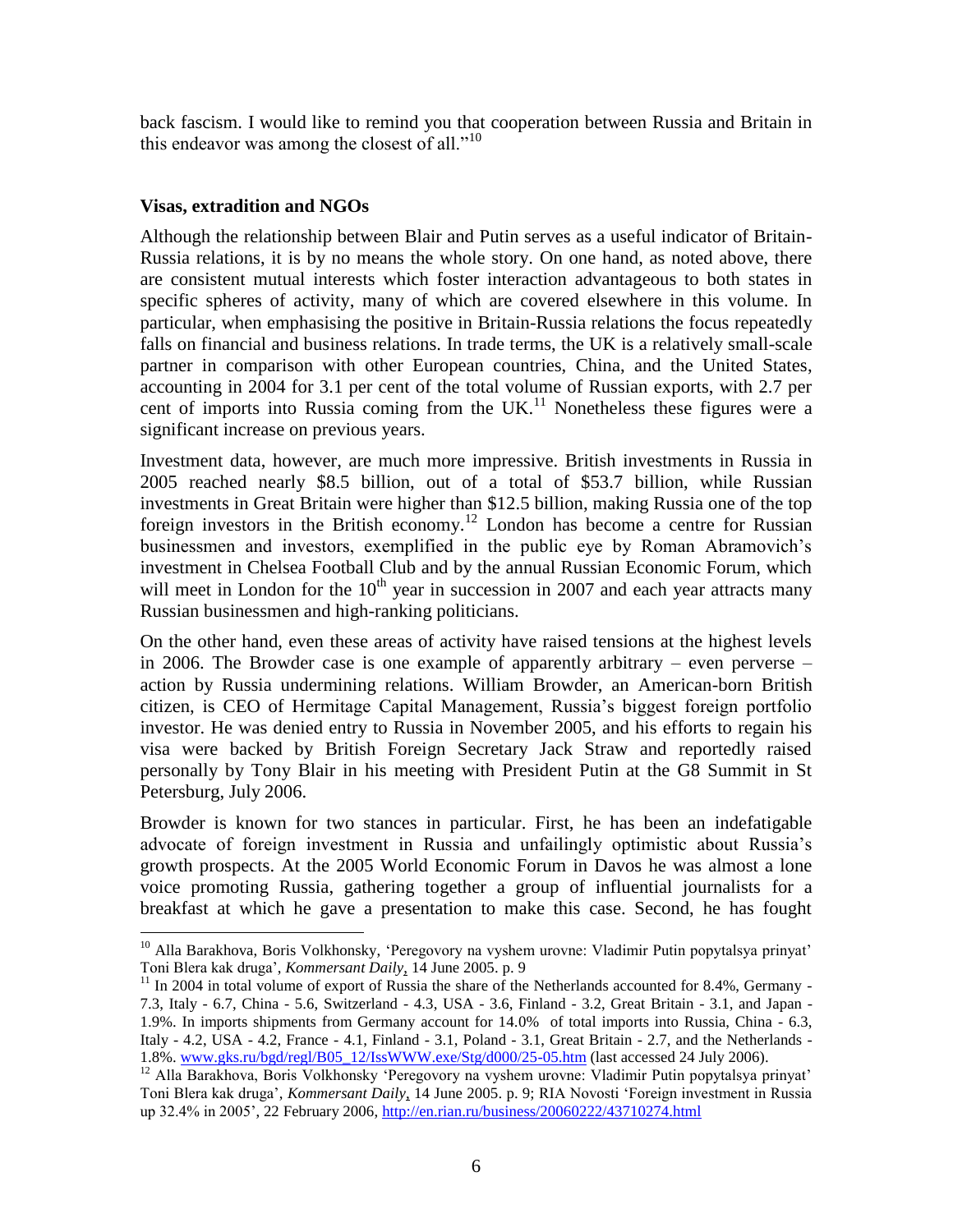equally tirelessly for good corporate governance and shareholders" rights in Russia, campaigning for the same with regard to such Russian giants as Unified Energy Systems, Sberbank, Gazprom, and Surgutneftegaz.

There has been no public statement explaining the removal of Browder"s right to travel to Russia. A letter to Hermitage Capital Management in January reportedly stated simply that the decision was in line with Russia"s immigration law barring entry to those considered a threat to the security of the state, public order or public health. Browder"s campaigns for better corporate governance have annoyed senior figures in Russian business and the assumption of many is that this lies behind the decision to ban him from Russia. To refuse him a visa looks vindictive and arbitrary, as well as creating a bad press in the West.

If the British government is agitated by the Browder case, then the Russian government is annoyed at Britain over the refusal of British courts to extradite 16 men – including businessman Boris Berezovsky, Chechen emissary Akhmed Zakayev, and executives of the YUKOS oil company – which it accuses of a range of offences from terrorism, through tax fraud, to plotting to overthrow the government. President Putin apparently remains convinced that such refusals are politically motivated and that if the UK government wanted to, it could arrange for the extraditions to happen. The notion of the separation of judiciary and executive appears to remain somewhat alien to Russia in this particular sphere.

The appointment of Yurii Chaika to the position of Prosecutor General in summer 2006 appears to herald renewed attempts to secure the desired extraditions, but this time with a declared emphasis on preparing more robust legal cases than previously.<sup>13</sup> The Russian Prosecutor General"s Office has launched a new case based on charges of instigating ethnic enmity against Zakayev. The Prosecutor General"s Office therefore claims that interviews given by Zakayev which allegedly incite the hatred and the force against ethnic Russians come under the UK"s law on terrorism which restricts calling for committing or preparing terrorist acts.<sup>14</sup>

Even so, there is by no means any guarantee of success, and indeed it appears unlikely that unless new evidence or charges are forthcoming, Russia"s requests will continue to be frustrated by the British legal system. The UK"s official position has been clear, however: Russia must meet two criteria before extradition processes can begin. First, the evidence against these people must be more coherent and convincing; second, UK courts must be convinced of the guarantee of a fair trial in Russia. The UK official emphasis has been on the independence of the courts and judiciary and inability of the government to influence this for political reasons.

To the Putin team, however, the British stance on these extradition cases represents just one example of what it is increasingly referring to as the West"s "double standards". At

 $\overline{a}$ 

<sup>&</sup>lt;sup>13</sup> Russia previously charged Zakayev with forming criminal bands and the attempted murder of a police officer. Moscow also believes he was involved in the Dubrovka theatre hostage crisis. UK courts have rejected seven previous attempts to extradite him.

<sup>&</sup>lt;sup>14</sup> 'Russian Prosecutors Bring New Charges Against Chechen Rebel Figure Zakayev', *Mosnews*, [www.mosnews.com/news/2006/07/26/zakayevnewcase.shtml](http://www.mosnews.com/news/2006/07/26/zakayevnewcase.shtml)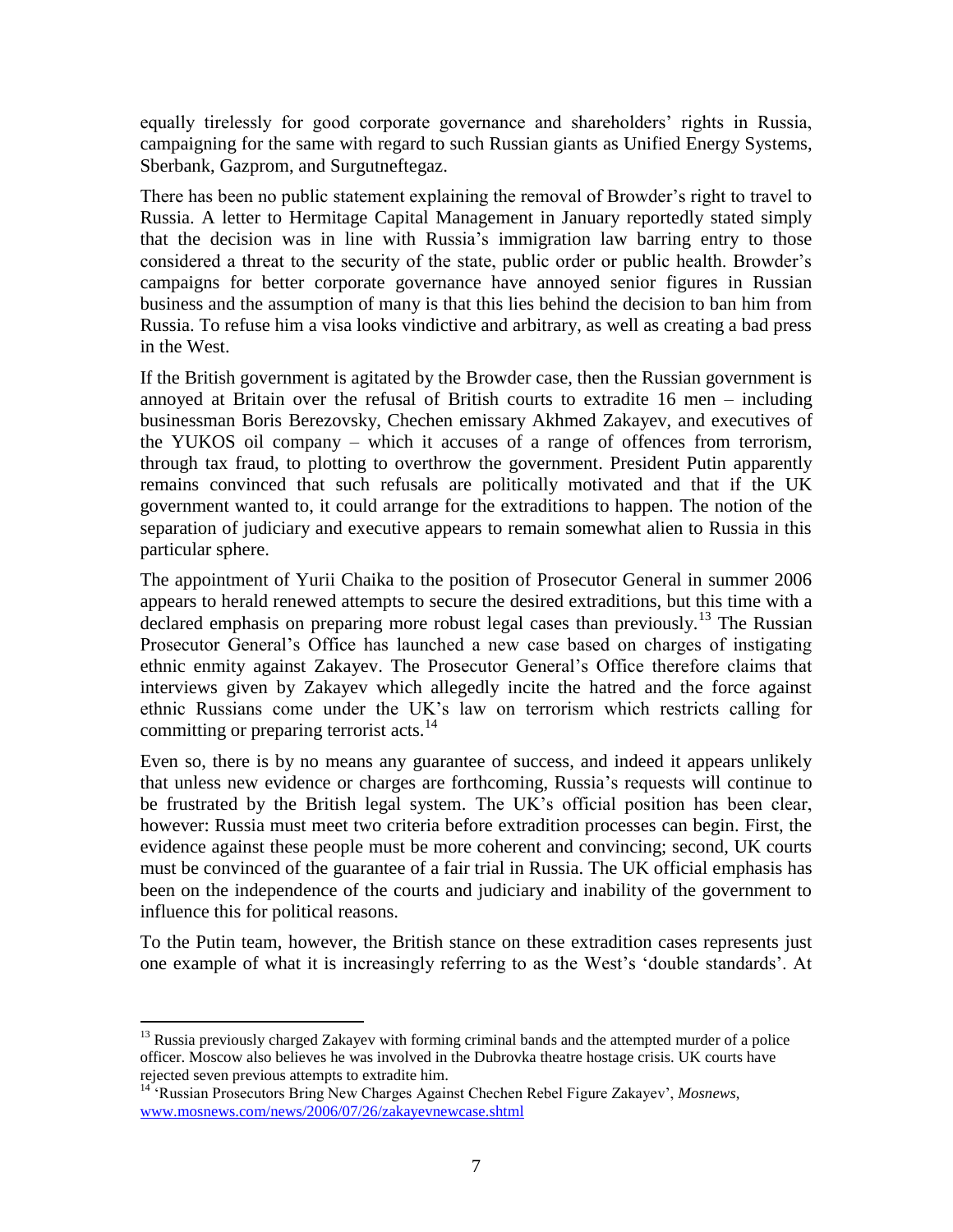the Conference of Prosecutors General of Europe in Moscow in July 2006 Putin declared that Russia is:

open for honest and non-politicised dialogue on human rights issues. We want this dialogue to focus on finding solutions to concrete problems. There are plenty of problems both in the West and in the East. But it is unacceptable to us that human rights issues should be used as a means of exerting political pressure or pursuing opportunistic aims of any sort … We find it hard to explain, for example, why some countries refuse to extradite terrorism suspects and even go as far as to give them some kind of 'political' status.<sup>15</sup>

Continuing frustration with the failure of the UK to extradite Zakayev also led Putin to emphasise his implication that the UK harboured terrorists, arguing "when we are told, 'let's bring up the subject of Syria', or Iran or any more countries that cover [foreign] terrorists, why not mention other countries as well? $i^{16}$ 

A reflection of this view that issues such as human rights and legal affairs are political affairs both for the UK and for Russia is apparent in the way in which Russia has clamped down on British support for non-governmental organisations (NGOs) in Russia in recent years. The Russian Interior Ministry"s Economic and Tax Fraud Service demanded to examine the British Council"s financial records in June 2004, with the demands only being dropped after a meeting between Putin and Tony Blair and a halt being called to most of the Council's programs in Russia several months later. However, by 2006 similar demands were being made again.<sup>17</sup> Echoes of the Browder case can also be found in relation to human rights issues. In November 2005 Professor Bill Bowring, a respected human rights lawyer with many years experience of working in Russia, was held at Moscow"s Sheremetovo airport on his way into Russia, before having his multientry visa cancelled.

As noted in the introduction to this chapter, spy scandals have remained a constant in UK-Russia relations throughout the post-Soviet era. In addition to the two instances mentioned there, in May 2005 MI5 reportedly warned government departments in the UK of the existence of 32 Russian agents operating under diplomatic cover from the Russian embassy in London. The warning apparently went so far as to identify the number plates of cars used by the alleged Russian agents, and to cite their activity as "substantial" threat to the UK. $^{18}$ 

[www.president.kremlin.ru/eng/speeches/2006/07/05/2050\\_type82914type84779\\_108285.shtml](http://www.president.kremlin.ru/eng/speeches/2006/07/05/2050_type82914type84779_108285.shtml)**.** <sup>16</sup> Russia"s Putin Once More Demands Extradition of Rebel Chechen Envoy From UK", *Mosnews*,

 $\overline{a}$ 

<sup>&</sup>lt;sup>15</sup> Vladimir Putin, 'Address at the Seventh Conference of European Prosecutors-General', Moscow, 5 July 2006. Available on the presidential website

[www.mosnews.com/news/2006/07/17/givesuzak.shtml.](http://www.mosnews.com/news/2006/07/17/givesuzak.shtml)

<sup>&</sup>lt;sup>17</sup> Mikhail Zygar, Alexander Reutov, Arina Borodina, Yulia Taratuta, Vlad Trifonov, 'Spetsoperatsiya. Golos za kamen", *Kommersant Daily*, 24 January 2006. p. 1.

<sup>&</sup>lt;sup>18</sup> Gordon Thomas, 'Russians' Secret Germ Warfare Hideout', *Globe-Intel Net*, 17 May 2005. [www.globe](http://www.globe-intel.net/?p=24)[intel.net/?p=24](http://www.globe-intel.net/?p=24) (last accessed 25 July 2006); Sean Rayment, "Russian spies are trying to steal our secrets again", *The Daily Telegraph*, 15 May 2005.

[www.telegraph.co.uk/news/main.jhtml?xml=/news/2005/05/15/nspy15.xml&sSheet=/news/2005/05/15/ixh](http://www.telegraph.co.uk/news/main.jhtml?xml=/news/2005/05/15/nspy15.xml&sSheet=/news/2005/05/15/ixhome.html) [ome.html.](http://www.telegraph.co.uk/news/main.jhtml?xml=/news/2005/05/15/nspy15.xml&sSheet=/news/2005/05/15/ixhome.html) (last accessed 25 July 2006).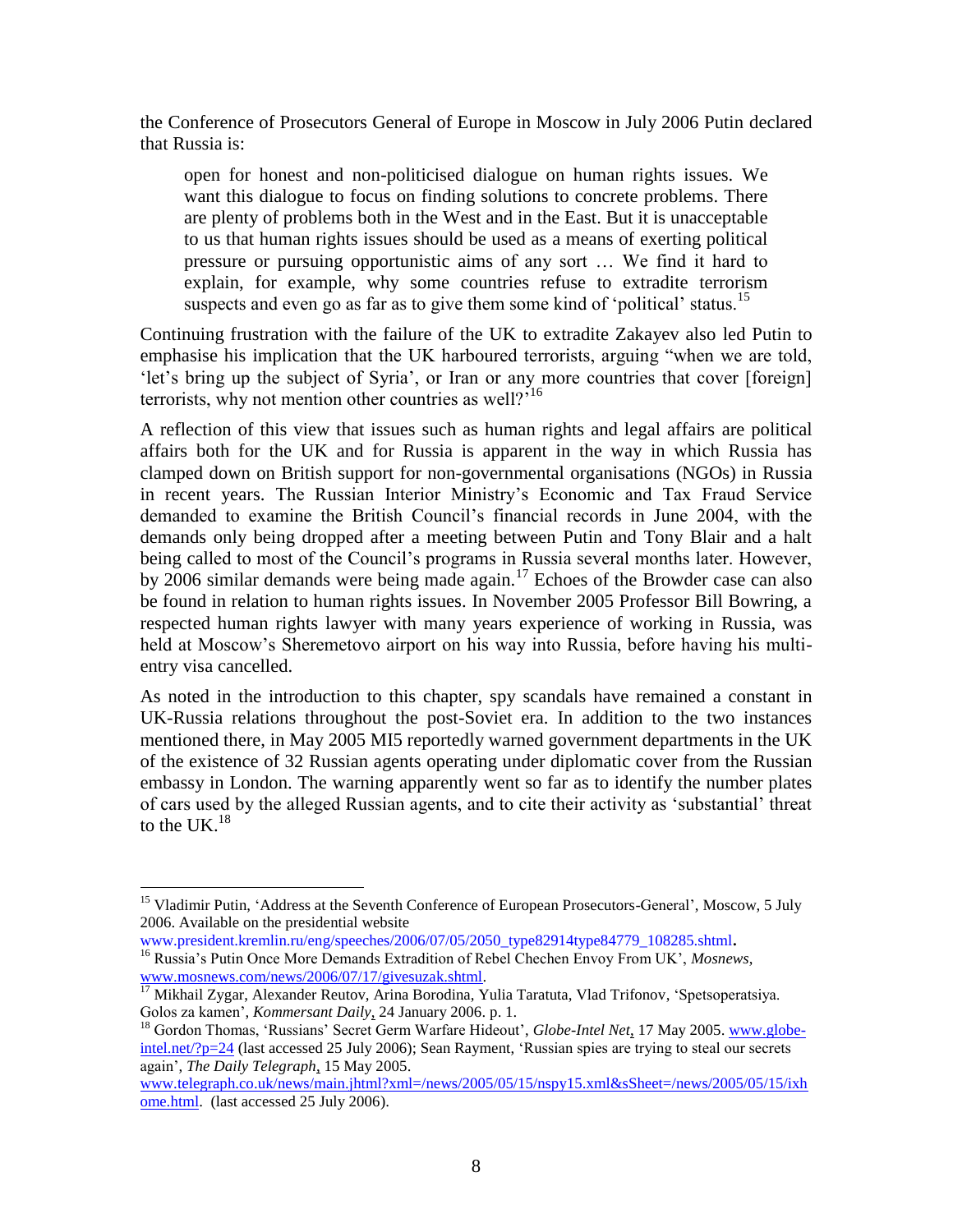As noted above, this need not in itself be particularly significant in terms of UK-Russia relations – we know that countries spy on each other, and sometimes spies get caught. What was of particular interest though was the way in which the FSB spokesmen on the television programme went out of their way to link allegations of espionage to the activities of NGOs. Much of the 22 January 2006 broadcast was devoted to the FSB"s case, with documentary evidence, that one of the alleged spies had also been the signatory for financial grants from the UK government to the various NGOs, including the Moscow Helsinki Group and the Eurasia Foundation.

A second broadcast on 29 January continued to give details, from FSB sources, of further NGOs which had received money authorised by alleged British spies. The evidence provided by the FSB for the existence of a British spy network may have seemed convincing, but the evidence that NGOs were receiving money from foreign intelligence agencies, and by implication acting as a front for them, was almost non-existent. Any accredited British diplomat engaged in espionage in Moscow will have a formal position in the Embassy, such as that held by the diplomat in question in this case in the political section. The fact that he may have signed off financial grants in the course of his formal duties is entirely regular for a member of that section. The money granted to those NGOs named by the FSB has long been a matter of open public record and, as Lyudmilla Alekseyeva, chairperson of the Moscow Helsinki Group, pointed out, it is no secret that many NGOs receive money from abroad, that does not make them spies.

UK political reactions to YUKOS & UK concerns about democracy in Russia, particularly given your comments on p.3?

#### **Conclusions**

A complex range of issues undermined high level relations between the UK and Russia in recent years, and many of these remain unresolved. Four stand out.

First, many of the negative elements souring UK-Russian relations have come about because, despite formal declarations and engagement within multilateral fora such as the EU-Russian partnership framework and the G8, there has increasingly been a focus on bilateral elements in the relationship. Under this heading come issues such as the refusal of British courts to extradite men wanted in Russia for alleged offences relating to terrorism, the Yukos affair, and security matters; Russian actions such as depriving highprofile British visitors of their visas and putting pressure on the activities of the British Council in Russia and on the funding of non-governmental organisations by Britain; and heightened attention being given on both sides to espionage matters.

Second, decreasing unity on the part of 'the West' in the early years of the  $21<sup>st</sup>$  century has encouraged differentiation in Russia's foreign policy towards western powers, and has intensified competition between European powers with regard to good relations with Russia. Despite frequent arguments by some observers that the era of the nation state is gone and the era of globalisation is here, this is far from the case in Putin"s foreign policy and in UK-Russian relations.

Third, the personal impact of Prime Minister Tony Blair as a key interlocutor has declined since the beginning of the century. When President Putin came to power in 2000, Tony Blair was seen by many as the most influential leader in Europe, a man of the